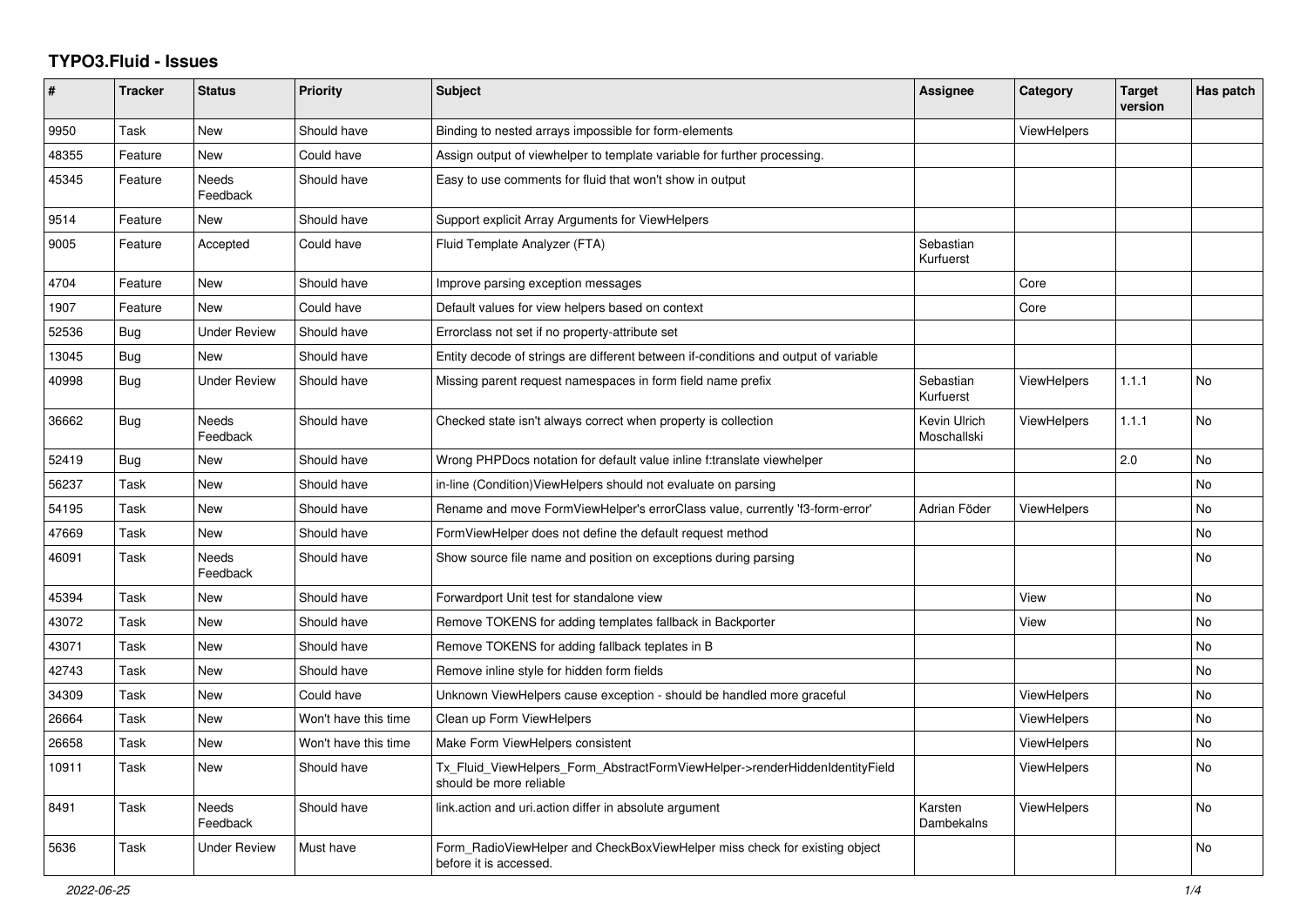| #     | <b>Tracker</b> | <b>Status</b>       | <b>Priority</b> | Subject                                                                                       | <b>Assignee</b>        | Category    | <b>Target</b><br>version | Has patch |
|-------|----------------|---------------------|-----------------|-----------------------------------------------------------------------------------------------|------------------------|-------------|--------------------------|-----------|
| 60271 | Feature        | <b>New</b>          | Should have     | Paginate viewhelper, should also support arrays                                               |                        |             |                          | No        |
| 60181 | Feature        | New                 | Could have      | Caching mechanism for Fluid Views/Templates                                                   |                        | View        |                          | No        |
| 60003 | Feature        | New                 | Should have     | Add required-Attribute to f:form.password                                                     |                        | ViewHelpers |                          | No        |
| 52640 | Feature        | <b>Under Review</b> | Should have     | Create an UnlessViewHelper as opposite to the IfViewHelper                                    | Marc Neuhaus           |             |                          | No        |
| 51277 | Feature        | New                 | Should have     | ViewHelper context should be aware of actual file occurrence                                  |                        |             |                          | No        |
| 51100 | Feature        | New                 | Must have       | Links with absolute URI should have the option of URI Scheme                                  |                        | ViewHelpers |                          | No        |
| 49756 | Feature        | <b>Under Review</b> | Should have     | Select values by array key in checkbox viewhelper                                             |                        |             |                          | No        |
| 46545 | Feature        | New                 | Should have     | Better support for arrays in options of SelectViewHelper                                      |                        |             |                          | No        |
| 46257 | Feature        | <b>Under Review</b> | Should have     | Add escape sequence support for Fluid                                                         |                        | Core        |                          | No        |
| 45153 | Feature        | New                 | Should have     | f:be.menus.actionMenuItem - Detection of the current select option is insufficient            |                        |             |                          | No        |
| 42397 | Feature        | <b>New</b>          | Should have     | Missing viewhelper for general links                                                          |                        |             |                          | <b>No</b> |
| 40081 | Feature        | New                 | Should have     | Allow assigned variables as keys in arrays                                                    |                        |             |                          | No        |
| 39936 | Feature        | New                 | Should have     | registerTagAttribute should handle default values                                             |                        | ViewHelpers |                          | No        |
| 38130 | Feature        | <b>New</b>          | Should have     | Checkboxes and multiple select fields should have an assignable default value                 |                        |             |                          | No        |
| 37095 | Feature        | New                 | Should have     | It should be possible to set a different template on a Fluid TemplateView inside an<br>action | Christopher<br>Hlubek  |             |                          | No        |
| 36410 | Feature        | New                 | Should have     | Allow templates to send arguments back to layout                                              |                        | ViewHelpers |                          | No        |
| 33394 | Feature        | Needs<br>Feedback   | Should have     | Logical expression parser for BooleanNode                                                     | <b>Tobias Liebig</b>   | Core        |                          | No        |
| 33215 | Feature        | New                 | Should have     | RFC: Dynamic values in ObjectAccess paths                                                     |                        |             |                          | No        |
| 31955 | Feature        | New                 | Should have     | f:uri.widget                                                                                  |                        | Widgets     |                          | No        |
| 30555 | Feature        | <b>New</b>          | Could have      | Make TagBuilder more extensible                                                               |                        | Core        |                          | No        |
| 10472 | Feature        | New                 | Could have      | Fluid Standalone distribution                                                                 |                        | Core        |                          | No        |
| 8989  | Feature        | Needs<br>Feedback   | Could have      | Search path for fluid template files                                                          |                        | View        |                          | No        |
| 5933  | Feature        | Accepted            | Should have     | Optional section rendering                                                                    | Sebastian<br>Kurfuerst | ViewHelpers |                          | <b>No</b> |
| 3725  | Feature        | New                 | Could have      | CSS Engine                                                                                    | Christian Müller       | ViewHelpers |                          | No        |
| 3291  | Feature        | Needs<br>Feedback   | Should have     | Cacheable viewhelpers                                                                         |                        |             |                          | <b>NO</b> |
| 65424 | Bug            | <b>Under Review</b> | Should have     | SelectViewHelper must respect option(Value Label)Field for arrays                             |                        | ViewHelpers |                          | No        |
| 59057 | Bug            | <b>Under Review</b> | Must have       | Hidden empty value fields shoud be disabled when related field is disabled                    | Bastian<br>Waidelich   | ViewHelpers |                          | No        |
| 58983 | <b>Bug</b>     | New                 | Should have     | format.date does not respect linebreaks and throws exception                                  |                        |             |                          | No        |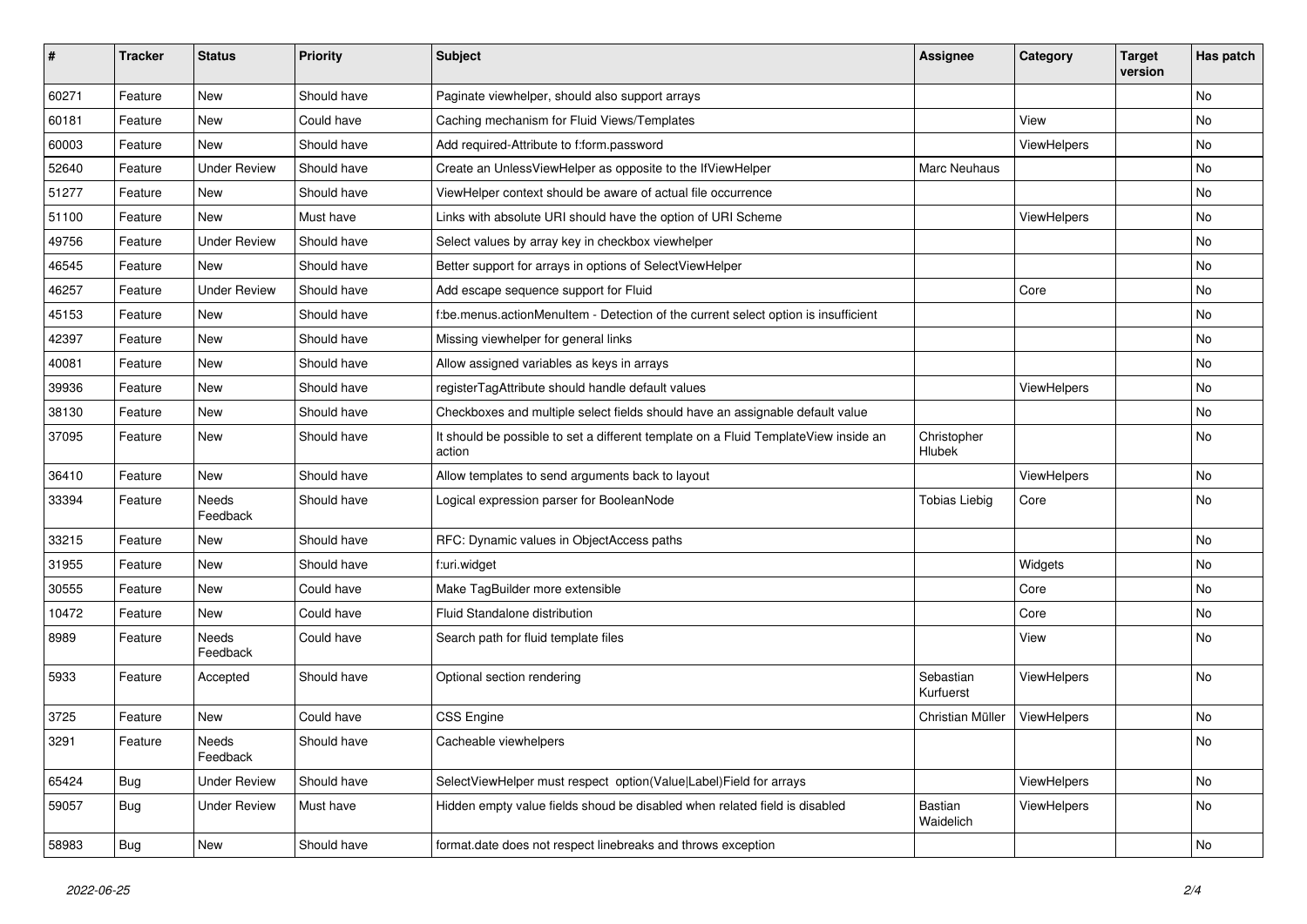| #     | <b>Tracker</b> | <b>Status</b>       | <b>Priority</b> | Subject                                                                                                     | <b>Assignee</b>        | Category    | <b>Target</b><br>version | Has patch |
|-------|----------------|---------------------|-----------------|-------------------------------------------------------------------------------------------------------------|------------------------|-------------|--------------------------|-----------|
| 58921 | Bug            | New                 | Should have     | f:form.* VHs crash if NOT inside f:form but followed by f:form                                              |                        |             |                          | <b>No</b> |
| 57885 | Bug            | <b>New</b>          | Must have       | Inputs are cleared from a second form if the first form produced a vallidation error                        |                        |             |                          | No        |
| 55008 | Bug            | <b>Under Review</b> | Should have     | Interceptors should be used in Partials                                                                     | Christian Müller       |             |                          | No        |
| 54284 | Bug            | <b>New</b>          | Should have     | Default Option for Switch/Case VH                                                                           |                        | ViewHelpers |                          | No        |
| 53806 | Bug            | <b>Under Review</b> | Should have     | Paginate widget maximumNumberOfLinks rendering wrong number of links                                        | Bastian<br>Waidelich   | Widgets     |                          | <b>No</b> |
| 52591 | Bug            | New                 | Should have     | The Pagination Widget broken for joined objects                                                             |                        |             |                          | No        |
| 50888 | Bug            | <b>Under Review</b> | Should have     | WSOD by changing name of section and if Fluid caches are generated                                          |                        |             |                          | <b>No</b> |
| 49600 | Bug            | New                 | Should have     | f:form tag shown as a HTML on frontend                                                                      |                        | ViewHelpers |                          | No        |
| 49038 | Bug            | <b>New</b>          | Must have       | form select does not select the first item if prependOptionValue is used                                    |                        |             |                          | No        |
| 47006 | Bug            | <b>Under Review</b> | Should have     | widget identifier are not unique                                                                            |                        |             |                          | No        |
| 40064 | Bug            | New                 | Must have       | Multiselect is not getting persisted                                                                        |                        | ViewHelpers |                          | No        |
| 39990 | Bug            | New                 | Should have     | Same form twice in one template: hidden fields for empty values are only rendered<br>once                   |                        | Core        |                          | <b>No</b> |
| 38369 | Bug            | New                 | Must have       | Resource ViewHelpers should not fall back to request package                                                |                        | View        |                          | No        |
| 37619 | Bug            | New                 | Should have     | Fatal Error when using variable in name attribute of Section ViewHelper                                     |                        | ViewHelpers |                          | No        |
| 36655 | Bug            | <b>New</b>          | Should have     | <b>Pagination Links</b>                                                                                     |                        | Widgets     |                          | <b>No</b> |
| 34682 | Bug            | <b>Under Review</b> | Should have     | Radio Button missing checked on validation error                                                            |                        | ViewHelpers |                          | No        |
| 33628 | Bug            | Needs<br>Feedback   | Must have       | Multicheckboxes (multiselect) for Collections don't work                                                    | Christian Müller       | ViewHelpers |                          | <b>No</b> |
| 33551 | Bug            | New                 | Must have       | View helper values break out of a partial scope                                                             | Sebastian<br>Kurfuerst | Core        |                          | <b>No</b> |
| 28554 | Bug            | New                 | Should have     | (v4) implement feature flag to disable caching                                                              |                        |             |                          | No        |
| 28553 | Bug            | New                 | Should have     | improve XHProf test setup                                                                                   |                        |             |                          | No        |
| 28552 | Bug            | New                 | Should have     | (v5) write ViewHelper test for compiled run; adjust functional test to do two passes<br>(uncached & cached) |                        |             |                          | <b>No</b> |
| 28551 | Bug            | Accepted            | Should have     | (v4) backport VHTest                                                                                        | Sebastian<br>Kurfuerst |             |                          | <b>No</b> |
| 28550 | Bug            | New                 | Should have     | (v4) make widgets cacheable, i.e. not implement childnodeaccess interface                                   |                        |             |                          | No        |
| 28549 | Bug            | New                 | Should have     | make widgets cacheable, i.e. not implement childnodeaccess interface                                        |                        |             |                          | No        |
| 27607 | Bug            | New                 | Must have       | Make Fluid comparisons work when first element is STRING, second is NULL.                                   |                        | Core        |                          | No        |
| 12863 | Bug            | New                 | Should have     | Attributes of a viewhelper can't contain a '-'                                                              | Sebastian<br>Kurfuerst | Core        |                          | No        |
| 8648  | Bug            | New                 | Should have     | format.crop ViewHelper should support all features of the crop stdWrap function                             |                        | ViewHelpers |                          | No        |
| 3481  | <b>Bug</b>     | New                 | Should have     | Use ViewHelperVariableContainer in PostParseFacet                                                           |                        | Core        |                          | No        |